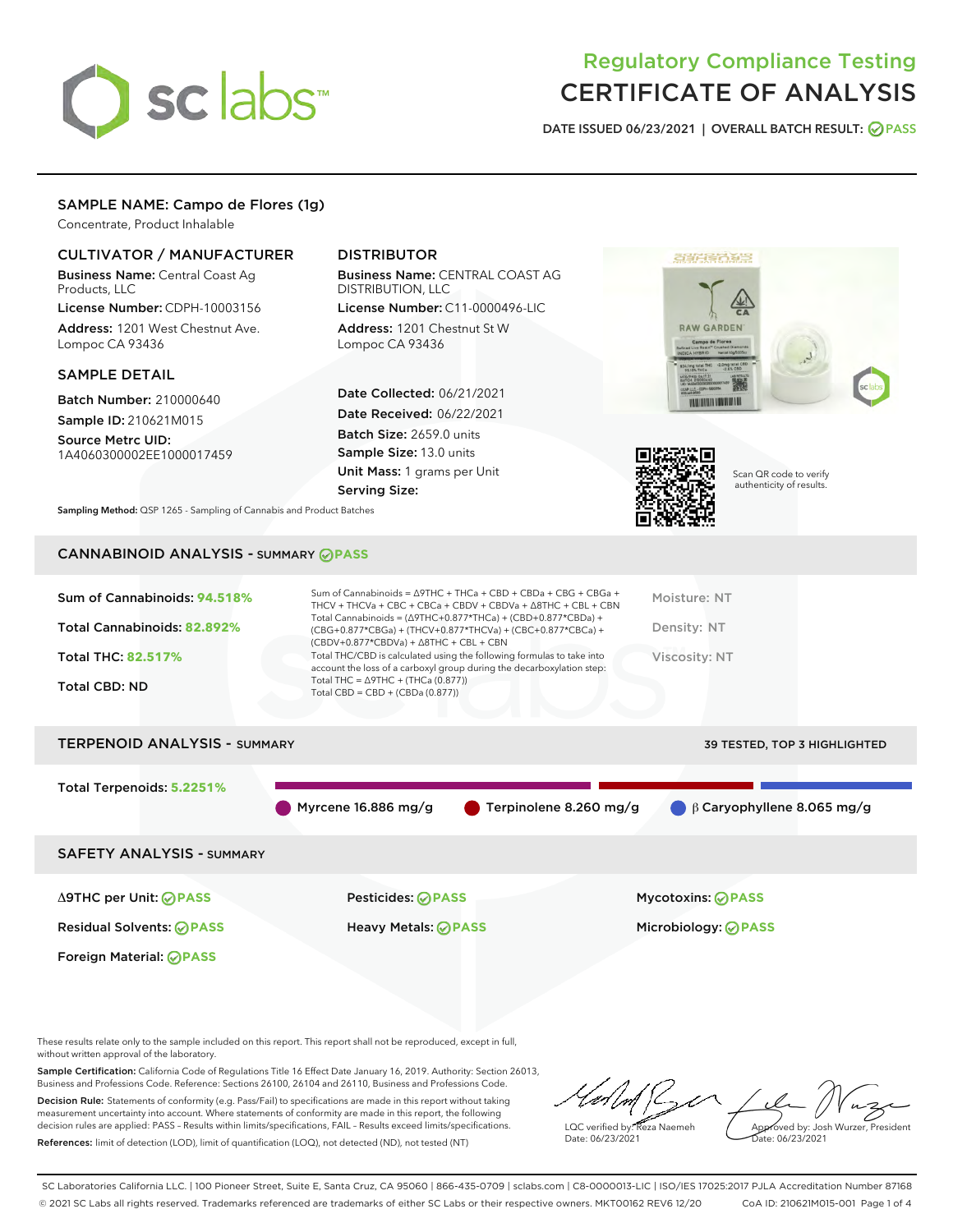



CAMPO DE FLORES (1G) | DATE ISSUED 06/23/2021 | OVERALL BATCH RESULT: **● PASS** 

#### CANNABINOID TEST RESULTS - 06/23/2021 2 PASS

Tested by high-performance liquid chromatography with diode-array detection (HPLC-DAD). **Method:** QSP 1157 - Analysis of Cannabinoids by HPLC-DAD

#### TOTAL CANNABINOIDS: **82.892%**

Total Cannabinoids (Total THC) + (Total CBD) + (Total CBG) + (Total THCV) + (Total CBC) + (Total CBDV) + ∆8THC + CBL + CBN

TOTAL THC: **82.517%** Total THC (∆9THC+0.877\*THCa)

TOTAL CBD: ND

Total CBD (CBD+0.877\*CBDa)

TOTAL CBG: ND Total CBG (CBG+0.877\*CBGa)

TOTAL THCV: 0.375% Total THCV (THCV+0.877\*THCVa)

TOTAL CBC: ND Total CBC (CBC+0.877\*CBCa)

TOTAL CBDV: ND Total CBDV (CBDV+0.877\*CBDVa)

| <b>COMPOUND</b>  | LOD/LOQ<br>(mg/g)          | <b>MEASUREMENT</b><br><b>UNCERTAINTY</b><br>(mg/g) | <b>RESULT</b><br>(mg/g) | <b>RESULT</b><br>(%) |
|------------------|----------------------------|----------------------------------------------------|-------------------------|----------------------|
| <b>THCa</b>      | 0.05 / 0.14                | ±24.181                                            | 940.90                  | 94.090               |
| <b>THCVa</b>     | 0.07/0.20                  | ±0.204                                             | 4.28                    | 0.428                |
| Δ9THC            | 0.06 / 0.26                | N/A                                                | <b>ND</b>               | <b>ND</b>            |
| $\triangle$ 8THC | 0.1/0.4                    | N/A                                                | <b>ND</b>               | <b>ND</b>            |
| <b>THCV</b>      | 0.1/0.2                    | N/A                                                | <b>ND</b>               | <b>ND</b>            |
| <b>CBD</b>       | 0.07/0.29                  | N/A                                                | <b>ND</b>               | <b>ND</b>            |
| <b>CBDa</b>      | 0.02 / 0.19                | N/A                                                | <b>ND</b>               | <b>ND</b>            |
| <b>CBDV</b>      | 0.04 / 0.15                | N/A                                                | <b>ND</b>               | <b>ND</b>            |
| <b>CBDVa</b>     | 0.03/0.53                  | N/A                                                | <b>ND</b>               | <b>ND</b>            |
| <b>CBG</b>       | 0.06/0.19                  | N/A                                                | <b>ND</b>               | <b>ND</b>            |
| <b>CBGa</b>      | 0.1/0.2                    | N/A                                                | <b>ND</b>               | <b>ND</b>            |
| <b>CBL</b>       | 0.06 / 0.24                | N/A                                                | <b>ND</b>               | <b>ND</b>            |
| <b>CBN</b>       | 0.1/0.3                    | N/A                                                | <b>ND</b>               | <b>ND</b>            |
| <b>CBC</b>       | 0.2 / 0.5                  | N/A                                                | <b>ND</b>               | <b>ND</b>            |
| <b>CBCa</b>      | 0.07 / 0.28                | N/A                                                | <b>ND</b>               | <b>ND</b>            |
|                  | <b>SUM OF CANNABINOIDS</b> |                                                    | 945.18 mg/g             | 94.518%              |

**UNIT MASS: 1 grams per Unit**

| ∆9THC per Unit                                                                            | 1120 per-package limit | <b>ND</b>      | <b>PASS</b> |  |
|-------------------------------------------------------------------------------------------|------------------------|----------------|-------------|--|
| <b>Total THC per Unit</b>                                                                 |                        | 825.17 mg/unit |             |  |
| <b>CBD</b> per Unit                                                                       |                        | <b>ND</b>      |             |  |
| <b>Total CBD per Unit</b>                                                                 |                        | <b>ND</b>      |             |  |
| Sum of Cannabinoids<br>per Unit                                                           |                        | 945.18 mg/unit |             |  |
| <b>Total Cannabinoids</b><br>per Unit                                                     |                        | 828.92 mg/unit |             |  |
| <b>MOISTURE TEST RESULT</b><br><b>DENSITY TEST RESULT</b><br><b>VISCOSITY TEST RESULT</b> |                        |                |             |  |

Not Tested

Not Tested

Not Tested

#### TERPENOID TEST RESULTS - 06/23/2021

Terpene analysis utilizing gas chromatography-flame ionization detection (GC-FID). **Method:** QSP 1192 - Analysis of Terpenoids by GC-FID

| <b>COMPOUND</b>         | LOD/LOQ<br>(mg/g) | <b>MEASUREMENT</b><br><b>UNCERTAINTY</b><br>(mg/g) | <b>RESULT</b><br>(mg/g)                         | <b>RESULT</b><br>(%) |
|-------------------------|-------------------|----------------------------------------------------|-------------------------------------------------|----------------------|
| <b>Myrcene</b>          | 0.008 / 0.025     | ±0.2178                                            | 16.886                                          | 1.6886               |
| Terpinolene             | 0.008 / 0.026     | ±0.1693                                            | 8.260                                           | 0.8260               |
| $\beta$ Caryophyllene   | 0.004 / 0.012     | ±0.2871                                            | 8.065                                           | 0.8065               |
| Limonene                | 0.005 / 0.016     | ±0.0986                                            | 6.893                                           | 0.6893               |
| Ocimene                 | 0.011 / 0.038     | ±0.1194                                            | 3.720                                           | 0.3720               |
| $\alpha$ Humulene       | 0.009/0.029       | ±0.0583                                            | 1.816                                           | 0.1816               |
| Linalool                | 0.009 / 0.032     | ±0.0598                                            | 1.574                                           | 0.1574               |
| $\beta$ Pinene          | 0.004 / 0.014     | ±0.0155                                            | 1.344                                           | 0.1344               |
| $\alpha$ Pinene         | 0.005 / 0.017     | ±0.0077                                            | 0.897                                           | 0.0897               |
| Fenchol                 | 0.010 / 0.034     | ±0.0239                                            | 0.618                                           | 0.0618               |
| <b>Terpineol</b>        | 0.016 / 0.055     | ±0.0254                                            | 0.414                                           | 0.0414               |
| trans-ß-Farnesene       | 0.008 / 0.025     | ±0.0113                                            | 0.317                                           | 0.0317               |
| $\alpha$ Phellandrene   | 0.006 / 0.020     | ±0.0034                                            | 0.251                                           | 0.0251               |
| 3 Carene                | 0.005 / 0.018     | ±0.0034                                            | 0.238                                           | 0.0238               |
| $\alpha$ Terpinene      | 0.005 / 0.017     | ±0.0030                                            | 0.199                                           | 0.0199               |
| <b>Borneol</b>          | 0.005 / 0.016     | ±0.0063                                            | 0.150                                           | 0.0150               |
| $\gamma$ Terpinene      | 0.006 / 0.018     | ±0.0024                                            | 0.136                                           | 0.0136               |
| Camphene                | 0.005 / 0.015     | ±0.0011                                            | 0.094                                           | 0.0094               |
| $\alpha$ Bisabolol      | 0.008 / 0.026     | ±0.0048                                            | 0.090                                           | 0.0090               |
| p-Cymene                | 0.005 / 0.016     | ±0.0017                                            | 0.062                                           | 0.0062               |
| Guaiol                  | 0.009 / 0.030     | ±0.0022                                            | 0.047                                           | 0.0047               |
| Fenchone                | 0.009 / 0.028     | ±0.0013                                            | 0.045                                           | 0.0045               |
| Nerolidol               | 0.009 / 0.028     | ±0.0027                                            | 0.043                                           | 0.0043               |
| Sabinene                | 0.004 / 0.014     | ±0.0004                                            | 0.036                                           | 0.0036               |
| Caryophyllene<br>Oxide  | 0.010 / 0.033     | ±0.0015                                            | 0.033                                           | 0.0033               |
| Citronellol             | 0.003 / 0.010     | ±0.0011                                            | 0.023                                           | 0.0023               |
| Sabinene Hydrate        | 0.006 / 0.022     | N/A                                                | <loq< th=""><th><loq< th=""></loq<></th></loq<> | <loq< th=""></loq<>  |
| Eucalyptol              | 0.006 / 0.018     | N/A                                                | ND                                              | <b>ND</b>            |
| (-)-Isopulegol          | 0.005 / 0.016     | N/A                                                | ND                                              | <b>ND</b>            |
| Camphor                 | 0.006 / 0.019     | N/A                                                | <b>ND</b>                                       | ND                   |
| Isoborneol              | 0.004 / 0.012     | N/A                                                | ND                                              | ND                   |
| Menthol                 | 0.008 / 0.025     | N/A                                                | ND                                              | ND                   |
| Nerol                   | 0.003 / 0.011     | N/A                                                | ND                                              | <b>ND</b>            |
| $R-(+)$ -Pulegone       | 0.003 / 0.011     | N/A                                                | ND                                              | <b>ND</b>            |
| Geraniol                | 0.002 / 0.007     | N/A                                                | ND                                              | ND                   |
| <b>Geranyl Acetate</b>  | 0.004 / 0.014     | N/A                                                | ND                                              | ND                   |
| $\alpha$ Cedrene        | 0.005 / 0.016     | N/A                                                | ND                                              | <b>ND</b>            |
| Valencene               | 0.009 / 0.030     | N/A                                                | ND                                              | ND                   |
| Cedrol                  | 0.008 / 0.027     | N/A                                                | ND                                              | <b>ND</b>            |
| <b>TOTAL TERPENOIDS</b> |                   |                                                    | 52.251 mg/g                                     | 5.2251%              |

SC Laboratories California LLC. | 100 Pioneer Street, Suite E, Santa Cruz, CA 95060 | 866-435-0709 | sclabs.com | C8-0000013-LIC | ISO/IES 17025:2017 PJLA Accreditation Number 87168 © 2021 SC Labs all rights reserved. Trademarks referenced are trademarks of either SC Labs or their respective owners. MKT00162 REV6 12/20 CoA ID: 210621M015-001 Page 2 of 4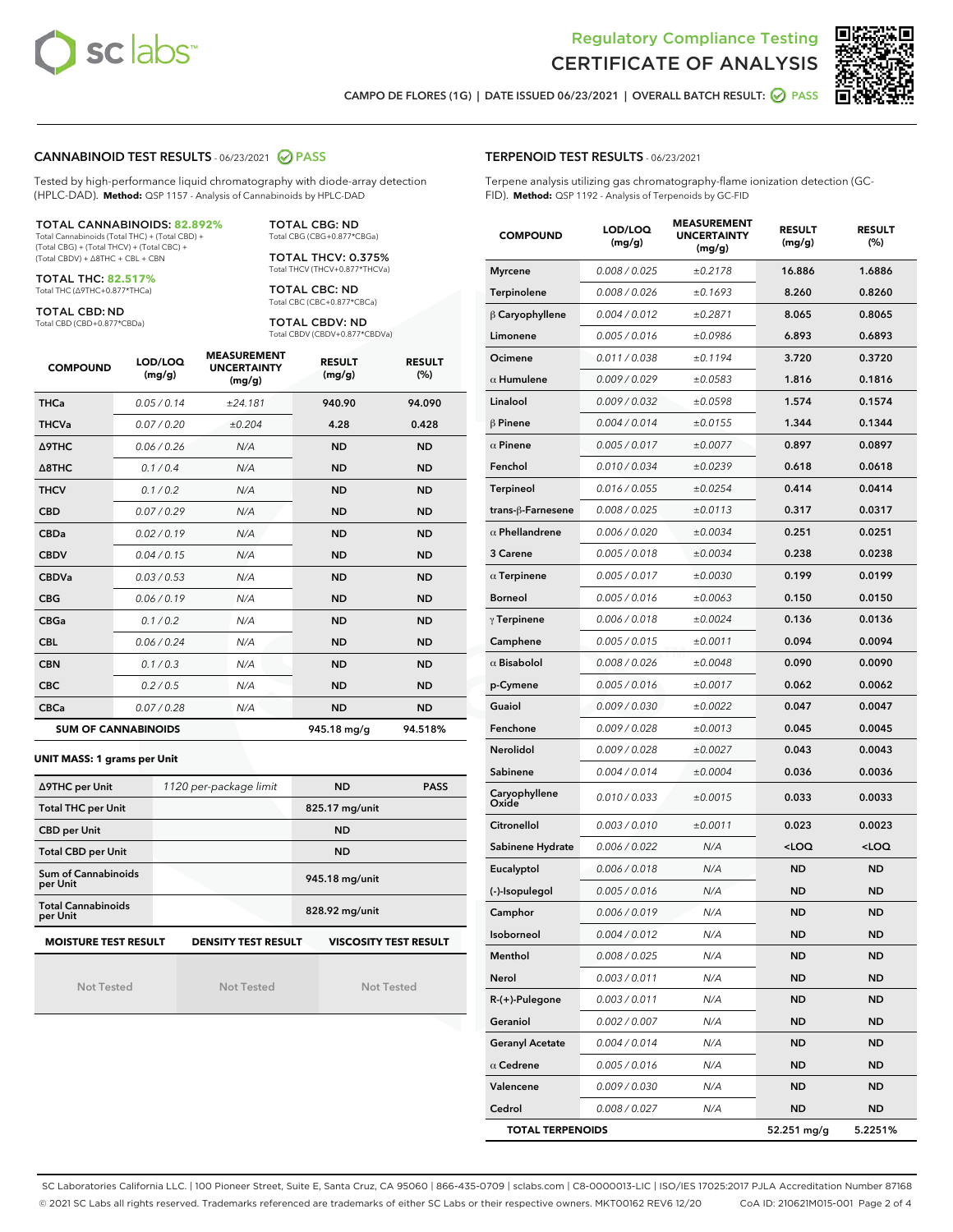



CAMPO DE FLORES (1G) | DATE ISSUED 06/23/2021 | OVERALL BATCH RESULT: @ PASS

# CATEGORY 1 PESTICIDE TEST RESULTS - 06/23/2021 2 PASS

Pesticide and plant growth regulator analysis utilizing high-performance liquid chromatography-mass spectrometry (HPLC-MS) or gas chromatography-mass spectrometry (GC-MS). \*GC-MS utilized where indicated. **Method:** QSP 1212 - Analysis of Pesticides and Mycotoxins by LC-MS or QSP 1213 - Analysis of Pesticides by GC-MS

| <b>COMPOUND</b>             | LOD/LOQ<br>$(\mu g/g)$ | <b>ACTION</b><br><b>LIMIT</b><br>$(\mu g/g)$ | <b>MEASUREMENT</b><br><b>UNCERTAINTY</b><br>$(\mu g/g)$ | <b>RESULT</b><br>$(\mu g/g)$ | <b>RESULT</b> |
|-----------------------------|------------------------|----------------------------------------------|---------------------------------------------------------|------------------------------|---------------|
| Aldicarb                    | 0.03 / 0.08            | $\ge$ LOD                                    | N/A                                                     | <b>ND</b>                    | <b>PASS</b>   |
| Carbofuran                  | 0.02/0.05              | $>$ LOD                                      | N/A                                                     | <b>ND</b>                    | <b>PASS</b>   |
| Chlordane*                  | 0.03 / 0.08            | $\ge$ LOD                                    | N/A                                                     | <b>ND</b>                    | <b>PASS</b>   |
| Chlorfenapyr*               | 0.03/0.10              | $\ge$ LOD                                    | N/A                                                     | <b>ND</b>                    | <b>PASS</b>   |
| Chlorpyrifos                | 0.02 / 0.06            | $\ge$ LOD                                    | N/A                                                     | <b>ND</b>                    | <b>PASS</b>   |
| Coumaphos                   | 0.02 / 0.07            | $\ge$ LOD                                    | N/A                                                     | <b>ND</b>                    | <b>PASS</b>   |
| Daminozide                  | 0.02/0.07              | $>$ LOD                                      | N/A                                                     | <b>ND</b>                    | <b>PASS</b>   |
| <b>DDVP</b><br>(Dichlorvos) | 0.03/0.09              | $\ge$ LOD                                    | N/A                                                     | <b>ND</b>                    | <b>PASS</b>   |
| Dimethoate                  | 0.03 / 0.08            | $\ge$ LOD                                    | N/A                                                     | <b>ND</b>                    | <b>PASS</b>   |
| Ethoprop(hos)               | 0.03/0.10              | $>$ LOD                                      | N/A                                                     | <b>ND</b>                    | <b>PASS</b>   |
| Etofenprox                  | 0.02 / 0.06            | $\ge$ LOD                                    | N/A                                                     | <b>ND</b>                    | <b>PASS</b>   |
| Fenoxycarb                  | 0.03 / 0.08            | $\ge$ LOD                                    | N/A                                                     | <b>ND</b>                    | <b>PASS</b>   |
| Fipronil                    | 0.03/0.08              | $\ge$ LOD                                    | N/A                                                     | <b>ND</b>                    | <b>PASS</b>   |
| Imazalil                    | 0.02 / 0.06            | $\ge$ LOD                                    | N/A                                                     | <b>ND</b>                    | <b>PASS</b>   |
| <b>Methiocarb</b>           | 0.02 / 0.07            | $\ge$ LOD                                    | N/A                                                     | <b>ND</b>                    | <b>PASS</b>   |
| Methyl<br>parathion         | 0.03/0.10              | $\ge$ LOD                                    | N/A                                                     | <b>ND</b>                    | <b>PASS</b>   |
| <b>Mevinphos</b>            | 0.03/0.09              | $>$ LOD                                      | N/A                                                     | <b>ND</b>                    | <b>PASS</b>   |
| Paclobutrazol               | 0.02 / 0.05            | $\ge$ LOD                                    | N/A                                                     | <b>ND</b>                    | <b>PASS</b>   |
| Propoxur                    | 0.03/0.09              | $\ge$ LOD                                    | N/A                                                     | <b>ND</b>                    | <b>PASS</b>   |
| Spiroxamine                 | 0.03 / 0.08            | $\ge$ LOD                                    | N/A                                                     | <b>ND</b>                    | <b>PASS</b>   |
| Thiacloprid                 | 0.03/0.10              | $\ge$ LOD                                    | N/A                                                     | <b>ND</b>                    | <b>PASS</b>   |

#### CATEGORY 2 PESTICIDE TEST RESULTS - 06/23/2021 @ PASS

| <b>COMPOUND</b>          | LOD/LOO<br>$(\mu g/g)$ | <b>ACTION</b><br>LIMIT<br>$(\mu g/g)$ | <b>MEASUREMENT</b><br><b>UNCERTAINTY</b><br>$(\mu g/g)$ | <b>RESULT</b><br>$(\mu g/g)$ | <b>RESULT</b> |
|--------------------------|------------------------|---------------------------------------|---------------------------------------------------------|------------------------------|---------------|
| Abamectin                | 0.03/0.10              | 0.1                                   | N/A                                                     | <b>ND</b>                    | <b>PASS</b>   |
| Acephate                 | 0.02/0.07              | 0.1                                   | N/A                                                     | <b>ND</b>                    | <b>PASS</b>   |
| Acequinocyl              | 0.02/0.07              | 0.1                                   | N/A                                                     | <b>ND</b>                    | <b>PASS</b>   |
| Acetamiprid              | 0.02/0.05              | 0.1                                   | N/A                                                     | <b>ND</b>                    | <b>PASS</b>   |
| Azoxystrobin             | 0.02/0.07              | 0.1                                   | N/A                                                     | <b>ND</b>                    | <b>PASS</b>   |
| <b>Bifenazate</b>        | 0.01/0.04              | 0.1                                   | N/A                                                     | <b>ND</b>                    | <b>PASS</b>   |
| <b>Bifenthrin</b>        | 0.02 / 0.05            | 3                                     | N/A                                                     | <b>ND</b>                    | <b>PASS</b>   |
| <b>Boscalid</b>          | 0.03/0.09              | 0.1                                   | N/A                                                     | <b>ND</b>                    | <b>PASS</b>   |
| Captan                   | 0.19/0.57              | 0.7                                   | N/A                                                     | <b>ND</b>                    | <b>PASS</b>   |
| Carbaryl                 | 0.02/0.06              | 0.5                                   | N/A                                                     | <b>ND</b>                    | <b>PASS</b>   |
| Chlorantranilip-<br>role | 0.04/0.12              | 10                                    | N/A                                                     | <b>ND</b>                    | <b>PASS</b>   |
| Clofentezine             | 0.03/0.09              | 0.1                                   | N/A                                                     | <b>ND</b>                    | <b>PASS</b>   |

# CATEGORY 2 PESTICIDE TEST RESULTS - 06/23/2021 continued

| <b>COMPOUND</b>               | LOD/LOQ<br>(µg/g) | <b>ACTION</b><br>LIMIT<br>$(\mu g/g)$ | <b>MEASUREMENT</b><br><b>UNCERTAINTY</b><br>$(\mu g/g)$ | <b>RESULT</b><br>(µg/g) | <b>RESULT</b> |
|-------------------------------|-------------------|---------------------------------------|---------------------------------------------------------|-------------------------|---------------|
| Cyfluthrin                    | 0.12 / 0.38       | $\overline{c}$                        | N/A                                                     | ND                      | <b>PASS</b>   |
| Cypermethrin                  | 0.11 / 0.32       | $\mathcal{I}$                         | N/A                                                     | ND                      | <b>PASS</b>   |
| <b>Diazinon</b>               | 0.02 / 0.05       | 0.1                                   | N/A                                                     | <b>ND</b>               | <b>PASS</b>   |
| Dimethomorph                  | 0.03 / 0.09       | $\overline{2}$                        | N/A                                                     | ND                      | <b>PASS</b>   |
| Etoxazole                     | 0.02 / 0.06       | 0.1                                   | N/A                                                     | ND                      | <b>PASS</b>   |
| Fenhexamid                    | 0.03 / 0.09       | 0.1                                   | N/A                                                     | <b>ND</b>               | <b>PASS</b>   |
| Fenpyroximate                 | 0.02 / 0.06       | 0.1                                   | N/A                                                     | <b>ND</b>               | <b>PASS</b>   |
| Flonicamid                    | 0.03 / 0.10       | 0.1                                   | N/A                                                     | ND                      | <b>PASS</b>   |
| Fludioxonil                   | 0.03 / 0.10       | 0.1                                   | N/A                                                     | ND                      | <b>PASS</b>   |
| Hexythiazox                   | 0.02 / 0.07       | 0.1                                   | N/A                                                     | ND                      | <b>PASS</b>   |
| Imidacloprid                  | 0.04 / 0.11       | 5                                     | N/A                                                     | ND                      | <b>PASS</b>   |
| Kresoxim-methyl               | 0.02 / 0.07       | 0.1                                   | N/A                                                     | ND                      | <b>PASS</b>   |
| <b>Malathion</b>              | 0.03 / 0.09       | 0.5                                   | N/A                                                     | <b>ND</b>               | <b>PASS</b>   |
| Metalaxyl                     | 0.02 / 0.07       | $\overline{c}$                        | N/A                                                     | ND                      | <b>PASS</b>   |
| Methomyl                      | 0.03 / 0.10       | 1                                     | N/A                                                     | <b>ND</b>               | <b>PASS</b>   |
| Myclobutanil                  | 0.03 / 0.09       | 0.1                                   | N/A                                                     | ND                      | <b>PASS</b>   |
| Naled                         | 0.02 / 0.07       | 0.1                                   | N/A                                                     | ND                      | <b>PASS</b>   |
| Oxamyl                        | 0.04 / 0.11       | 0.5                                   | N/A                                                     | ND                      | <b>PASS</b>   |
| Pentachloronitro-<br>benzene* | 0.03 / 0.09       | 0.1                                   | N/A                                                     | ND                      | <b>PASS</b>   |
| Permethrin                    | 0.04 / 0.12       | 0.5                                   | N/A                                                     | ND                      | <b>PASS</b>   |
| Phosmet                       | 0.03 / 0.10       | 0.1                                   | N/A                                                     | ND                      | <b>PASS</b>   |
| Piperonylbu-<br>toxide        | 0.02 / 0.07       | 3                                     | N/A                                                     | <b>ND</b>               | <b>PASS</b>   |
| Prallethrin                   | 0.03 / 0.08       | 0.1                                   | N/A                                                     | ND                      | <b>PASS</b>   |
| Propiconazole                 | 0.02 / 0.07       | 0.1                                   | N/A                                                     | ND                      | <b>PASS</b>   |
| Pyrethrins                    | 0.04 / 0.12       | 0.5                                   | N/A                                                     | ND                      | <b>PASS</b>   |
| Pyridaben                     | 0.02 / 0.07       | 0.1                                   | N/A                                                     | ND                      | <b>PASS</b>   |
| Spinetoram                    | 0.02 / 0.07       | 0.1                                   | N/A                                                     | ND                      | <b>PASS</b>   |
| Spinosad                      | 0.02 / 0.07       | 0.1                                   | N/A                                                     | ND                      | <b>PASS</b>   |
| Spiromesifen                  | 0.02 / 0.05       | 0.1                                   | N/A                                                     | <b>ND</b>               | <b>PASS</b>   |
| Spirotetramat                 | 0.02 / 0.06       | 0.1                                   | N/A                                                     | ND                      | <b>PASS</b>   |
| Tebuconazole                  | 0.02 / 0.07       | 0.1                                   | N/A                                                     | ND                      | PASS          |
| Thiamethoxam                  | 0.03 / 0.10       | 5                                     | N/A                                                     | ND                      | <b>PASS</b>   |
| Trifloxystrobin               | 0.03 / 0.08       | 0.1                                   | N/A                                                     | <b>ND</b>               | <b>PASS</b>   |

SC Laboratories California LLC. | 100 Pioneer Street, Suite E, Santa Cruz, CA 95060 | 866-435-0709 | sclabs.com | C8-0000013-LIC | ISO/IES 17025:2017 PJLA Accreditation Number 87168 © 2021 SC Labs all rights reserved. Trademarks referenced are trademarks of either SC Labs or their respective owners. MKT00162 REV6 12/20 CoA ID: 210621M015-001 Page 3 of 4